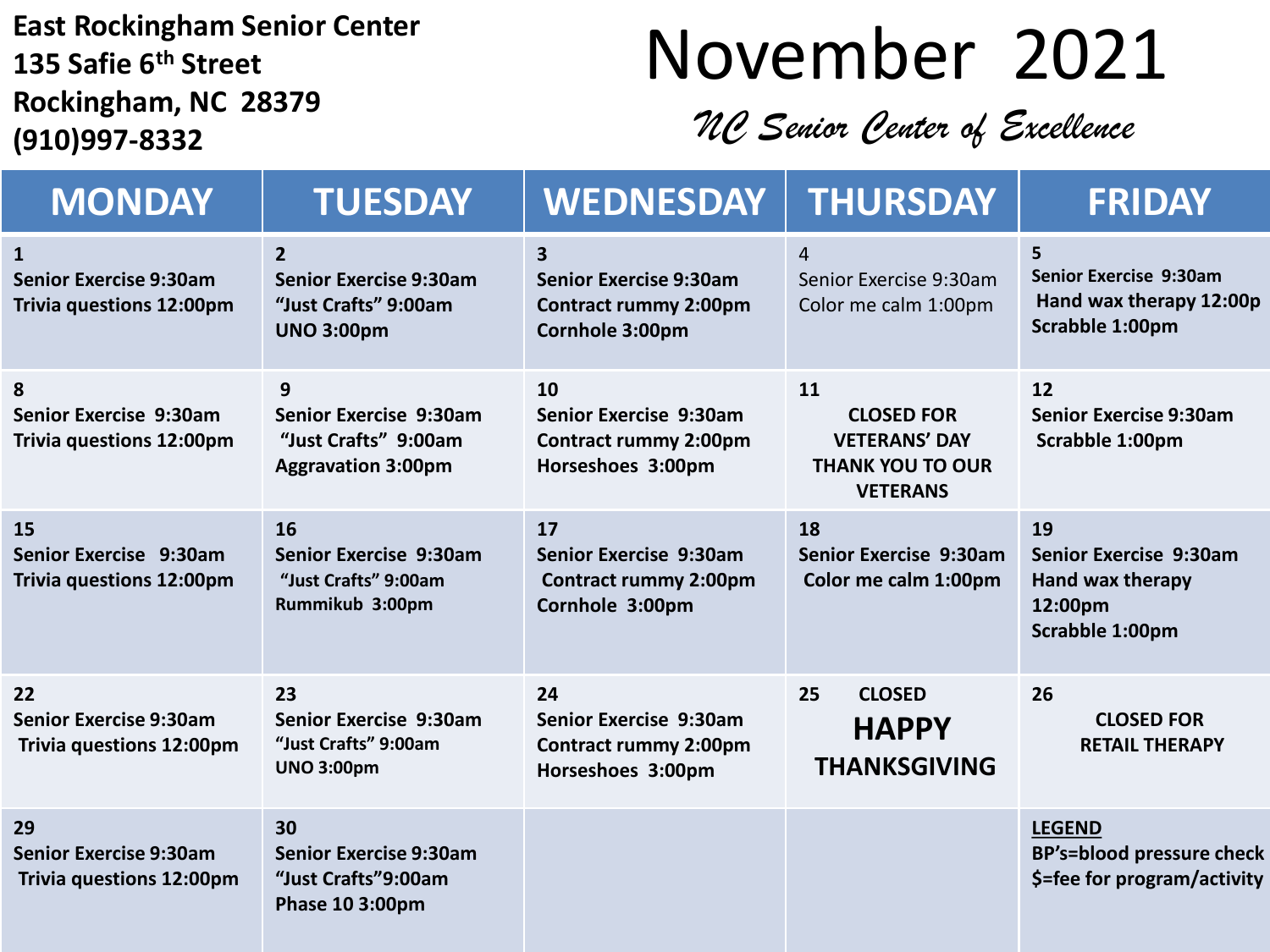Ellerbe Senior Center<br>306 Millstone Road, Ellerbe, NC 28338 910-652-6006

## November 2021

| <b>Monday</b>                                                             | <b>Tuesday</b>                                                                   | Wednesday                                                    | <b>Thursday</b>                                                                | <b>Friday</b>                                                                      |
|---------------------------------------------------------------------------|----------------------------------------------------------------------------------|--------------------------------------------------------------|--------------------------------------------------------------------------------|------------------------------------------------------------------------------------|
| $\mathbf{1}$<br>Walk @ 9:00<br>Bingo with Richmond Co.<br>Hospice @ 12:00 | $\overline{2}$<br>Walk @ 9:00<br>Sheila Raye @ 12:00<br>Crafts with Sarah @ 9:30 | $\overline{\mathbf{3}}$<br>Walk @ 9:00<br>Aggravation @ 9:30 | 4<br>Walk @ 9:00<br><b>Bingo with Corner Stone Ins</b>                         | 5<br>Walk @ 9:00am<br><b>Veterans Event</b><br>@Richmond County<br>Hospice @ 11:00 |
| 8<br>Walk @ 9:00am<br>Bingo @ 12pm with<br><b>Premier Benefits</b>        | 9<br>Walk @ 9:00am<br><b>Birthday Party with First</b><br>Carolina Care @ 12:00  | 10<br>Walk @ 9:00am<br>Contract rummy                        | 11<br><b>CLOSED</b>                                                            | 12<br>Walk @ 9:00am<br><b>Bingo with Community</b><br>Hospice @ 12:15              |
| 15<br>Walk @ 9:00am<br>Bingo @ 12pm with<br><b>Simply Medical</b>         | 16<br>Walk @ 9:00am<br>Crafts With Sarah@9:30                                    | 17<br>Walk @ 9:00am<br>Trip to Costco @9:00am                | 18<br>Walk @ 9:00am Exercise<br>with Sherry @10:30am<br>Bingo with Humana 12pm | 19<br>Walk @ 9:00am                                                                |
| 22<br>Walk @ 9:00am<br>Bingo with Judy@12pm                               | 23<br>Walk @ 9:00                                                                | 24<br>Walk @ 9:00am<br>Aggravation                           | 25<br><b>CLOSED</b>                                                            | 26<br><b>CLOSED</b>                                                                |
| 29<br>Walk @ 9:00am<br>Bingo with Judy @12pm                              | 30<br>Walk @ 9:00am<br>Crafts with Sarah @9:30                                   |                                                              |                                                                                |                                                                                    |